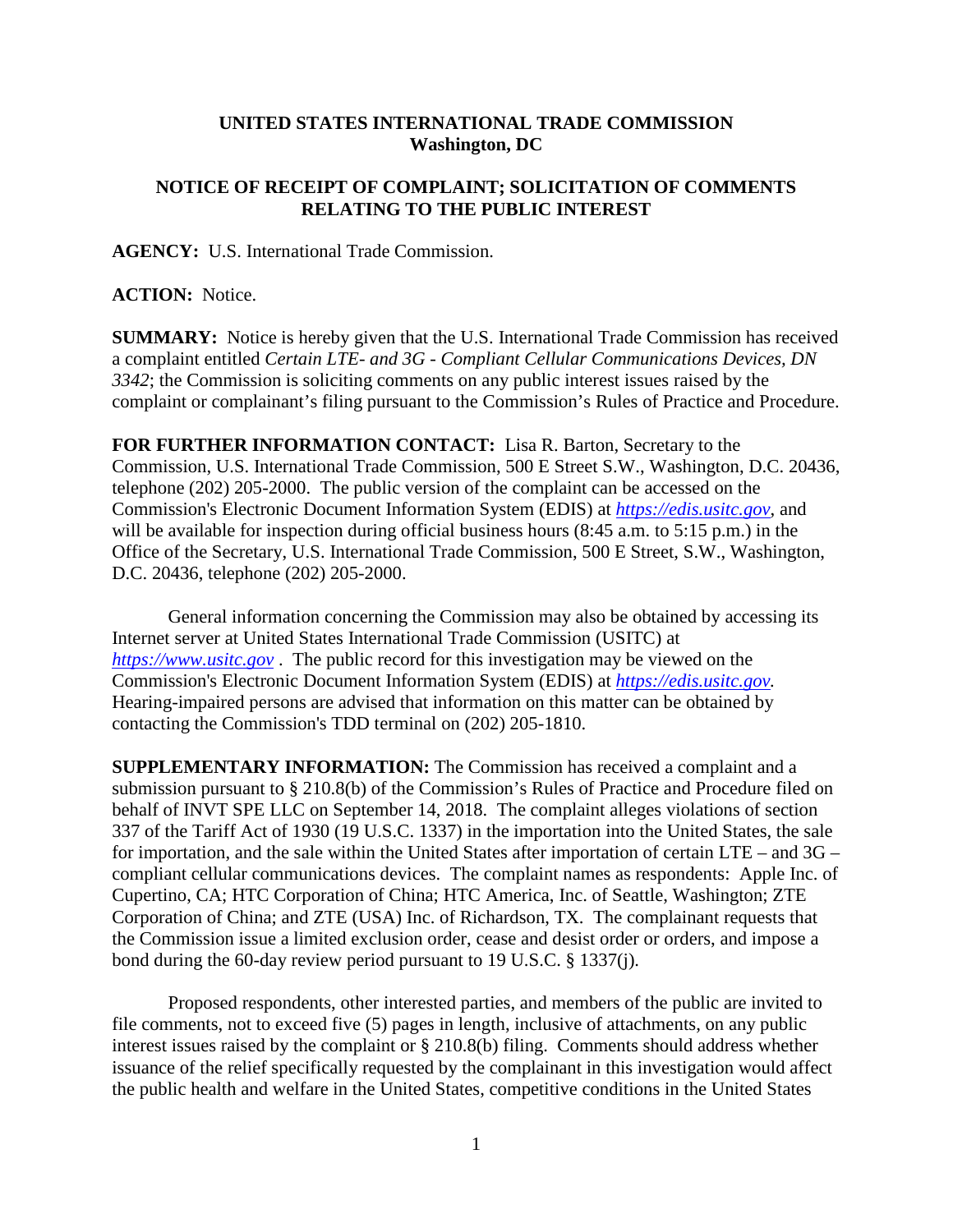economy, the production of like or directly competitive articles in the United States, or United States consumers.

In particular, the Commission is interested in comments that:

- (i) explain how the articles potentially subject to the requested remedial orders are used in the United States;
- (ii) identify any public health, safety, or welfare concerns in the United States relating to the requested remedial orders;
- (iii) identify like or directly competitive articles that complainant, its licensees, or third parties make in the United States which could replace the subject articles if they were to be excluded;
- (iv) indicate whether complainant, complainant's licensees, and/or third party suppliers have the capacity to replace the volume of articles potentially subject to the requested exclusion order and/or a cease and desist order within a commercially reasonable time; and
- (v) explain how the requested remedial orders would impact United States consumers.

Written submissions on the public interest must be filed no later than by close of business, eight calendar days after the date of publication of this notice in the *Federal Register*. There will be further opportunities for comment on the public interest after the issuance of any final initial determination in this investigation. Any written submissions on other issues should be filed no later than by close of business nine calendar days after the date of publication of this notice in the *Federal Register*. Complainant may file a reply to any written submission no later than the date on which complainant's reply would be due under  $\S 210.8(c)(2)$  of the Commission's Rules of Practice and Procedure (19 CFR 210.8(c)(2)).

Persons filing written submissions must file the original document electronically on or before the deadlines stated above and submit 8 true paper copies to the Office of the Secretary by noon the next day pursuant to § 210.4(f) of the Commission's Rules of Practice and Procedure (19 CFR 210.4(f)). Submissions should refer to the docket number ("Docket No. 3342") in a prominent place on the cover page and/or the first page. (*See* Handbook for Electonic Filing Procedures, **Electronic Filing Procedures**<sup>[1](#page-1-0)</sup>). Persons with questions regarding filing should contact the Secretary (202-205-2000).

Any person desiring to submit a document to the Commission in confidence must request confidential treatment. All such requests should be directed to the Secretary to the Commission and must include a full statement of the reasons why the Commission should grant such

<span id="page-1-0"></span>1 Handbook for Electronic Filing Procedures:

 $\overline{a}$ 

*[https://www.usitc.gov/documents/handbook\\_on\\_filing\\_procedures.pdf](https://www.usitc.gov/documents/handbook_on_filing_procedures.pdf)*